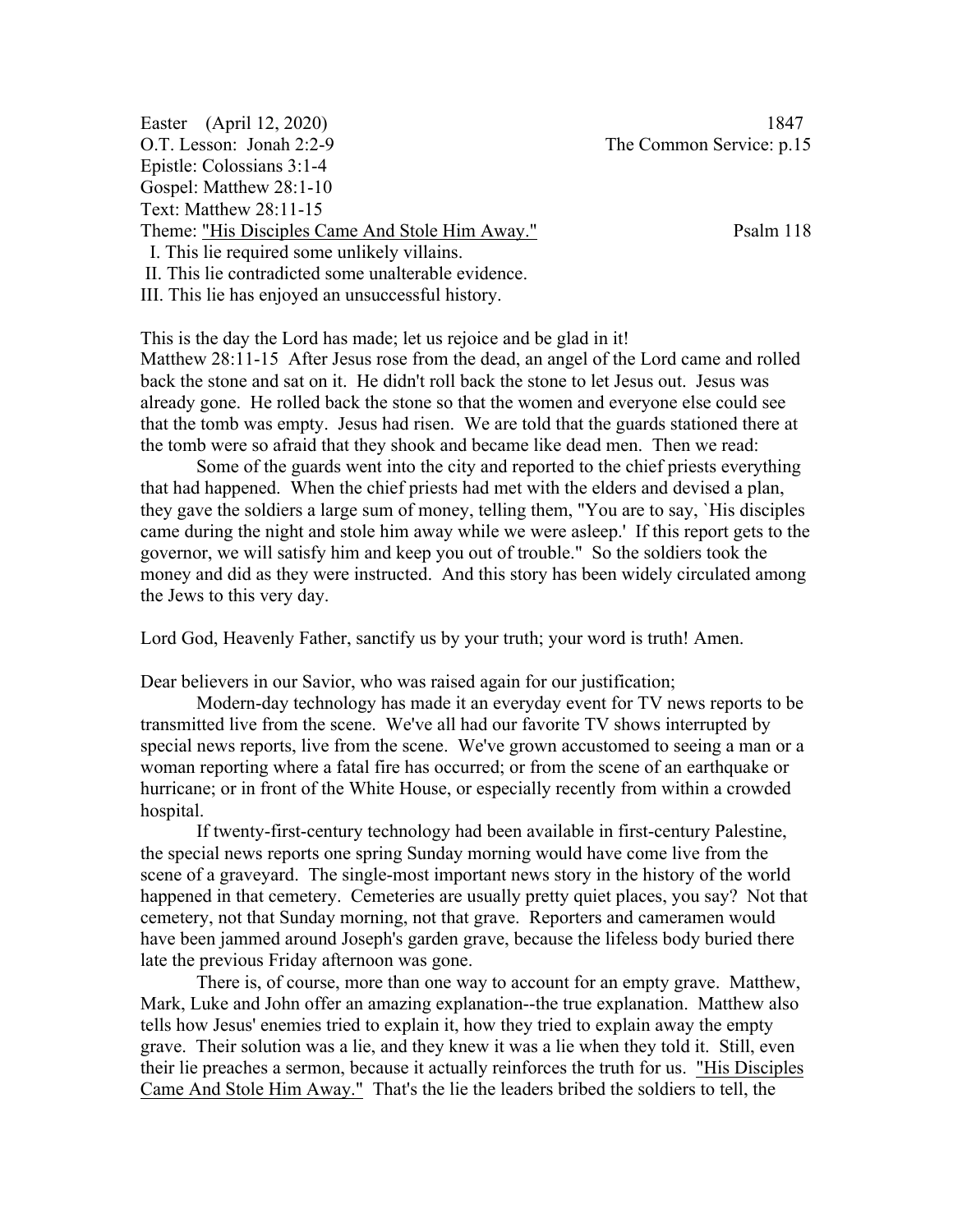most believable lie they could come up with. But it's not very believable at that, because: This lie required some unlikely villains. This lie contradicted some unalterable evidence. This lie has enjoyed an unsuccessful history.

Jesus' disciples have been characterized in this way: "The even dozen who followed Jesus from his earliest public ministry in Galilee seemed to have one thing in common despite their varied backgrounds: a reliable dullness that hardly ever failed to misinterpret Jesus' message, and that usually asked him the naive question at the wrong time." That's a terribly unflattering way to describe the disciples, yet it does contain an element of truth. The disciples demonstrated time and again that they didn't understand Jesus' real mission. In spite of the many times Jesus had spoken to them about it, they didn't understand what was going to happen to him on Maundy Thursday, and on Good Friday, and especially on Easter. That is precisely where we find a critical difficulty with the lie the chief priests and the elders devised. To insist that the disciples came during the night and stole Jesus' body requires some highly unlikely villains.

Even though the disciples may not have been very clever, they were basically honest men. The only thief in the group was now dead -- Judas. The farthest thing from their minds was how they could perpetrate a hoax. Nor had the disciples shown themselves to be very brave. On the night before Jesus died, they all agreed with Peter's reckless vow, "Even if I have to die with you, I will never disown you." [Matthew 26:35] "See, Lord, here are two swords," they piped up [Luke 22:38], as if prepared to use them. But you know how it turned out. They all ran and hid. Peter, who for a moment had demonstrated some misguided bravery, cutting off the ear of the high priest's servant, soon after was scared off by a servant girl who insisted that he had been with Jesus. Only John was fearless enough to return to watch Jesus die. Yet these disciples were supposed to have come to that grave surrounded by Roman soldiers to try to steal Jesus' body? What nonsense!

Besides that, it is clear that the disciples weren't expecting Jesus to rise from the dead. Whatever hopes they had for the Messiah and his kingdom were crushed when he died. When Jesus had predicted that he would rise on the third day, "They kept the matter to themselves, discussing what `rising from the dead' meant." [Mark 9:10] When the women hurried away from the empty grave to tell the good news, we are told, "(The disciples) did not believe the women, because their words seemed to them like nonsense." [Luke 24:11] Remember the pathetic comment of the Emmaus disciples? "We had hoped that he was the one who was going to redeem Israel." [Luke 24:21] Mark even tells us the embarrassing truth, "Later Jesus appeared to the Eleven as they were eating; he rebuked them for their lack of faith and their stubborn refusal to believe." [Mark 16:14] The disciples hadn't wanted Jesus to die. They weren't expecting him to rise. They were unlikely candidates to steal Jesus' body to try to fool people into thinking he had risen. What would those disciples have had to gain by stealing Jesus' body?

It took a true resurrection of Jesus to turn these timid followers into courageous spokesmen who would later testify before councils and kings and who, in most cases, would surrender their lives for what they testified. A man doesn't willingly die for something he knows is a hoax. If you were peddling a lie, if you knew it was a lie, and you knew you were going to die for that lie, you'd give it up, wouldn't you? Myths don't make martyrs. The true resurrection of Jesus Christ alone would make those disciples courageous Christians. The true resurrection of Jesus Christ alone makes us courageous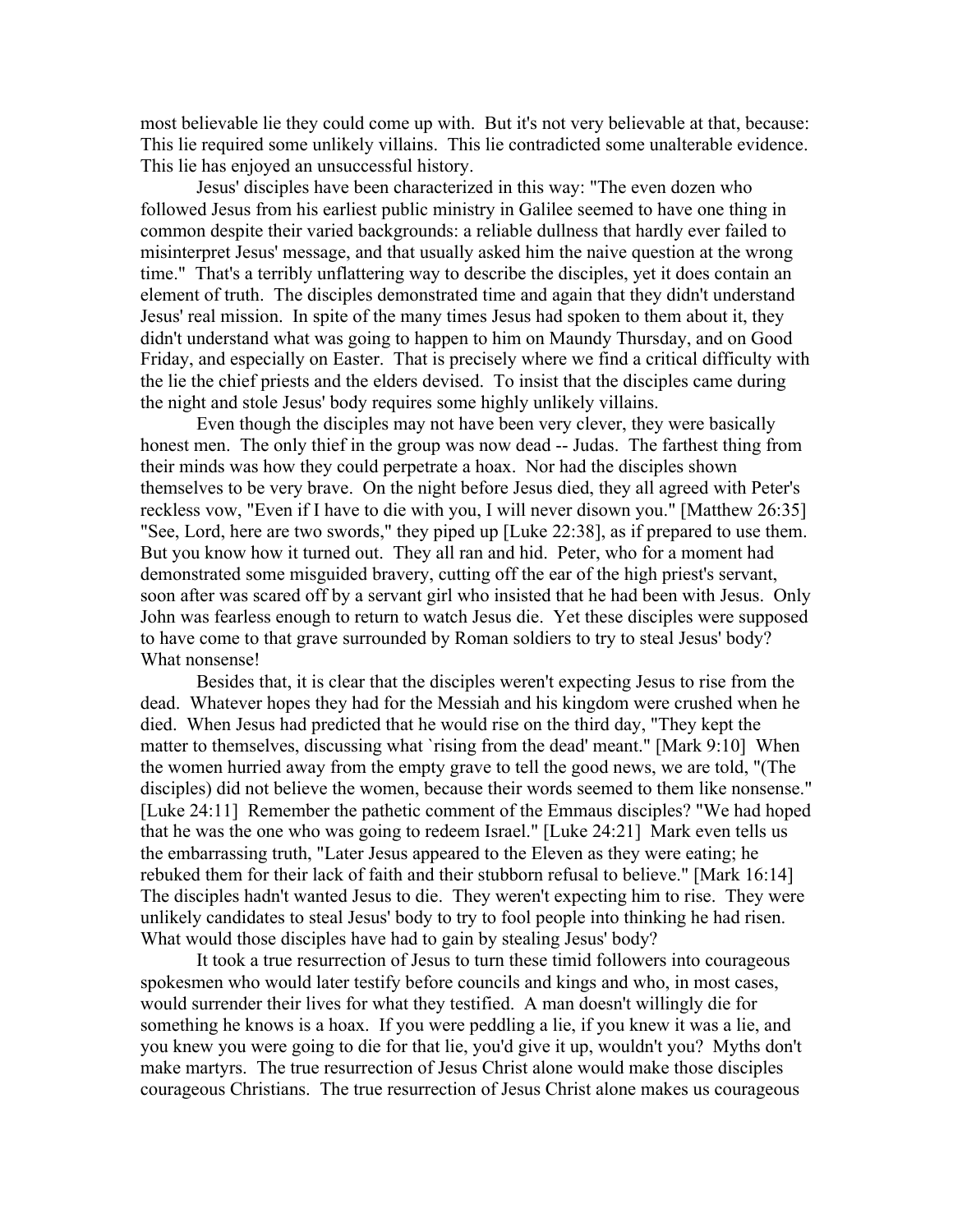## Christians.

The chief priests' lie simply couldn't hold up under careful scrutiny. Anybody smart enough and persistent enough to check out the evidence would have found that out. Their lie, that "The disciples came during the night and stole him away," contradicted some unalterable evidence.

Even if the disciples had wanted to steal the body of Jesus, they wouldn't have been able to. The chief priests and the Pharisees had asked Pilate to put a watch on the grave, and Pilate told them: "Take a guard....Go, make the tomb as secure as you know how." [Matthew 27:65] And they did. A "guard" consisted of at least sixteen soldiers, on three-hour shifts, four at a time through the night. Roman soldiers were literally dressed to kill. They carried with them a six foot spear, a three foot sword, and a large shield. It would have been impossible to catch them all asleep at the same time. Roman soldiers could be executed for sleeping on duty. Besides that there was a huge stone blocking the entrance to the tomb.

But most of all, there was eyewitness testimony, the testimony of the guards themselves. They saw the angel come out of the sky, roll back the stone and sit on it. The angel rolled the stone aside--not to let anybody into the grave or to let anybody out of the grave, but to demonstrate that there was no body there, showing that Jesus had risen. The soldiers knew that there was a body there when they came on duty, but now obviously the body was gone! "The guards were so afraid of (the angel)," Matthew tells us, "That they shook and became like dead men." But after they came to their senses, they "went into the city and reported to the chief priests everything that had happened." [Matthew 28:4,11]

Isn't it something? Jesus' enemies were the first to hear the news of the resurrection, and they heard it from reliable witnesses. The chief priests and the elders made no attempt to discredit the guards' testimony. They knew that Roman soldiers didn't sleep on duty, and they knew that soldiers would never make up such a story. They knew what the soldiers said was true. Still the chief priests would not say, "Jesus rose on the third day exactly as he had said he would." On the previous Friday they had said, "Let him come down now from the cross, and we will believe in him." Jesus had now done something far more magnificent and rose from the dead, but still they wouldn't believe in him.

Instead they "devised a plan, they gave the soldiers a large sum of money, telling them, `you are to say, `"His disciples came during the night and stole him away while we were asleep."'" Did you catch the contradiction in their lie? How could the soldiers testify that the disciples stole the body if they were asleep and didn't see it? If Jesus' enemies wanted to disprove the resurrection, why didn't they simply produce his body? Surely it shouldn't have been that hard to find. The disciples didn't have a car. They didn't even have a horse. They couldn't have gone very far with the body. But Jesus' enemies didn't produce his body. They couldn't. It was gone.

Jesus' enemies are still telling lies which contradict the unalterable evidence of Easter Sunday. Sadly, just as it was twenty centuries ago, those enemies are often inside the visible church. Theologians who call themselves Christians are saying such things as: "The story of the resurrection of Jesus is a myth." "The Easter story cannot be called historical." "A literal resurrection could not have happened." Or try this one: "(The Resurrection) presents a very serious pastoral and teaching problem....We are not